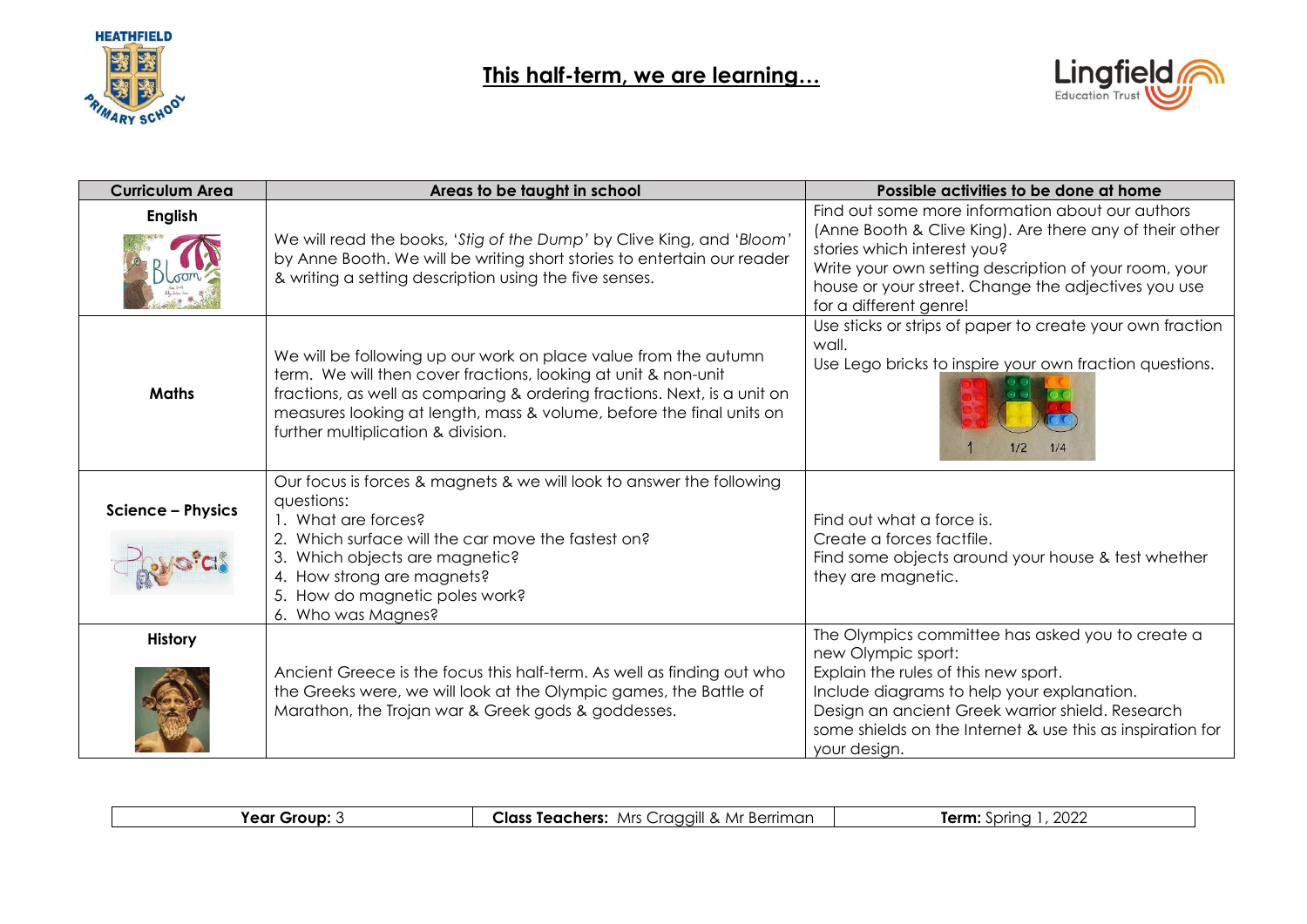



| Computing    | We will improve our typing skills this half-term through the touch type<br>unit on Purple Mash, as well as looking at creating & sending emails<br>through the safety of Purple Mash.                                                                                                                               | Use 2Type on Purple Mash to practise your typing.<br>Ask your teacher if you don't know your login.                                                                  |
|--------------|---------------------------------------------------------------------------------------------------------------------------------------------------------------------------------------------------------------------------------------------------------------------------------------------------------------------|----------------------------------------------------------------------------------------------------------------------------------------------------------------------|
| <b>RE</b>    | What do Christians believe about Jesus? This is the question that we<br>will be able to answer by the end of the unit. We will look at the<br>miracles Jesus performed & at some of the parables in the Bible. We<br>will then create a stained glass window to show parts of Jesus's life.                         | Find examples of stained glass windows in your local<br>area. What do they show? How could you describe<br>them? What colours do they use?                           |
| <b>PE</b>    | Dance is the PE element & the theme is wild animals! We will be<br>creating a movement sequence, exploring movements as a wild<br>animal & developing choreography.                                                                                                                                                 | Research some famous dancers, what sort of dances<br>do they do?<br>Create your own dance either by yourself or with<br>another person. Which style will you choose? |
| <b>Music</b> | Our ukulele lessons will continue once a fortnight with the other<br>week's focus on the glockenspiel & answering the question: Does<br>music make the world a better place?                                                                                                                                        | Find a song that you think makes the world a better<br>place. Write as many adjectives as you can to<br>describe the song & how it makes you feel.                   |
| Art          | We will focus on sculpture this half-term. We will be looking at some<br>of Ben Nicholson's images & his use of geometric shapes. We will<br>make a still life fruit bowl before making our own 'balanced'<br>sculpture, using cardboard & other materials.                                                         | Research Ben Nicholson & find out who he is & what<br>he did.<br>Discover what Post-Impressionism & Cubism are.<br>Create your own cubist drawing.                   |
| French       | We will learn how to count to 10 in French this half-term, as well as<br>continue to practise what we can already say from last term.                                                                                                                                                                               | Practise saying hello & telling people your name in<br>French.                                                                                                       |
| <b>PSHE</b>  | We will be discussing areas linked to the topic, 'It's My Body.' We will<br>be looking at how we keep ourselves clean & safe & what to do if we<br>feel in an uncomfortable situation. The children will understand that<br>their body belongs to them & should not be hurt or touched without<br>their permission. | Make sure you brush your teeth for 2 minutes twice a<br>day – keep a tally of how many times in the week you<br>do this.                                             |

| Year<br>Group' | ∴Mr P<br>Class<br>Mrs.<br>. Teachers:<br>Berriman<br>. Iraaaill<br>$\sim$ | $\sim$<br>Term:<br>$S$ nno<br>້∠∪∠⊷ |
|----------------|---------------------------------------------------------------------------|-------------------------------------|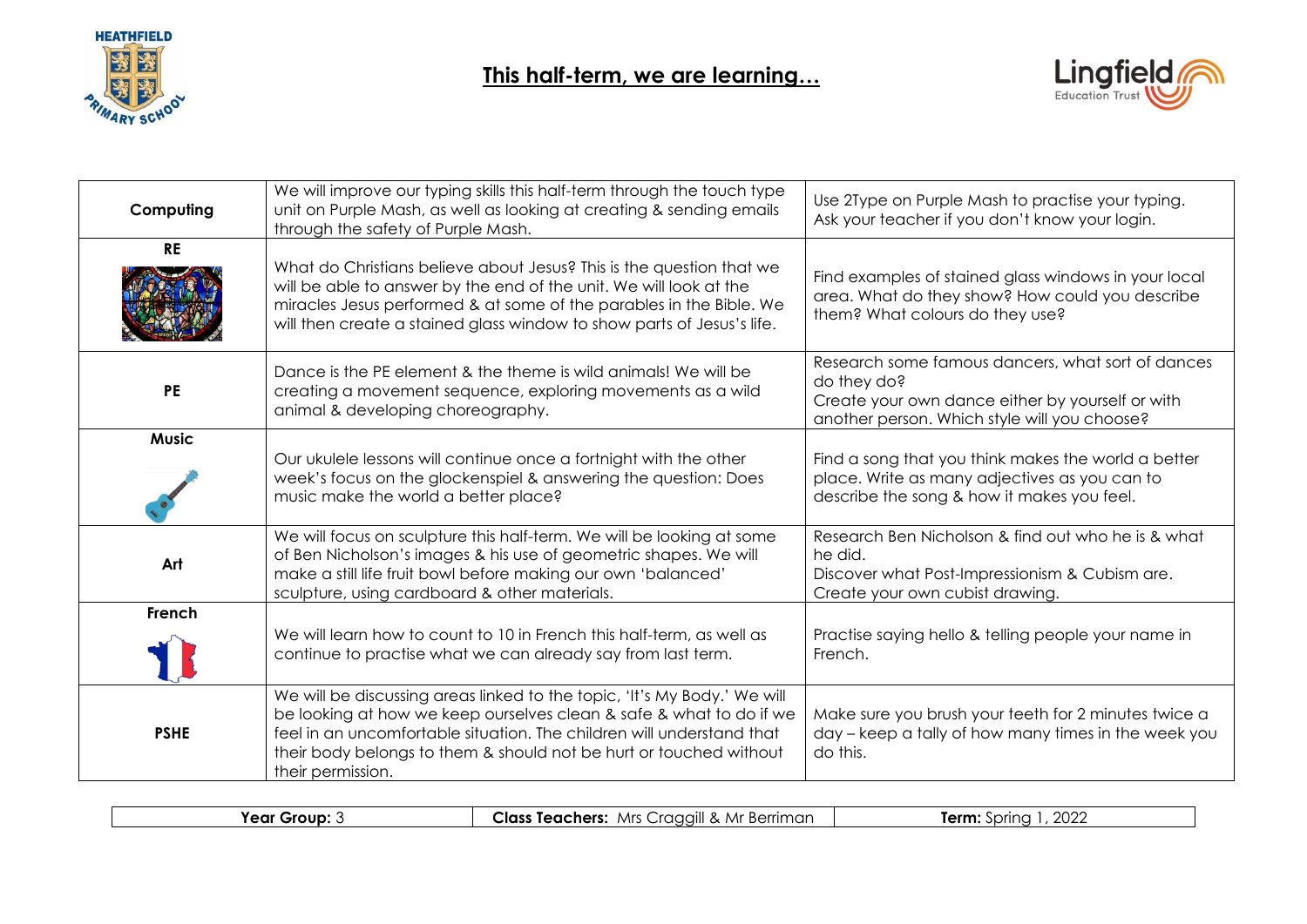

## **This half-term, we are learning…**



| <b>Curriculum Area</b>      | Areas to be taught in school                                                                                                                                                                                                                                                                                                                                                                                                                | Possible activities to be done at home                                                                                                                                                                                                                                                                                                                                                                                                    |
|-----------------------------|---------------------------------------------------------------------------------------------------------------------------------------------------------------------------------------------------------------------------------------------------------------------------------------------------------------------------------------------------------------------------------------------------------------------------------------------|-------------------------------------------------------------------------------------------------------------------------------------------------------------------------------------------------------------------------------------------------------------------------------------------------------------------------------------------------------------------------------------------------------------------------------------------|
| <b>English</b><br>STONE AGE | We will read the books, 'Stone Age Boy' by Satoshi Kitamura, & 'Bill's New<br>Frock' by Anne Fine. We will be writing a letter from a boy who visits the Stone<br>Age, a recount (diary entry) & a speech to persuade our reader about gender<br>inequality.                                                                                                                                                                                | Find out some more information about our authors, Satoshi<br>Kitamura & Anne Fine. Are there any of their other stories which<br>interest you?<br>What can you remember about the Stone Age from our previous<br>topic – create a fact file.<br>Write your own diary entry about something that you have done<br>which you have enjoyed.<br>Please remember to read with your child three times each<br>week & sign their reading record. |
| <b>Maths</b>                | We will be following up our previous work on shape by learning to draw them<br>accurately. We will then move on to addition & subtraction & look at using the<br>inverse to solve problems. We return to fractions & investigate how we can<br>add & subtract fractions with the same denominator, before starting a new<br>focus – angles. We end the half-term by returning to time, looking at am &<br>pm, digital time & units of time. | Can you create a picture using accurate shape drawings?<br>Please keep up your practice on Times Table Rock Stars where<br>possible. Telling the time is something that can be incorporated<br>into the day & we would encourage you to support your child<br>with this.                                                                                                                                                                  |
| <b>Science - Physics</b>    | Our focus is 'light' & we will look to answer the following questions:<br>Why is light important?<br>2.<br>Which surface is the best reflector of light?<br>3.<br>Why are mirrors marvellous?<br>Why can the sun be dangerous?<br>How do shadows behave?<br>5.<br>Who was Percy Shaw?<br>6.                                                                                                                                                 | Create your own shadow puppet show for your family.<br>Design a reflective jacket to stay safe outside when it is dark.                                                                                                                                                                                                                                                                                                                   |
| Geography                   | 'What is the Geography of the UK?' is the focus this half-term. As well as<br>finding out about countries & cities of the UK, we will focus on rivers & counties<br>& think about how the UK has changed over time, specifically Darlington &<br>London.                                                                                                                                                                                    | Find out about a city you have been to. Where is it in relation to<br>Darlington? How could you get there? Are there any famous<br>landmarks there? Do any rivers run through it? Which county is it<br>in <sup>2</sup>                                                                                                                                                                                                                   |
| Computing                   | We will complete our work on emails using the Purple Mash email & then<br>move onto 'branching databases'.<br>This unit introduces branching databases & the children will understand how<br>yes/no questions are structured & answered to create a database. They will<br>create their own on their chosen topic.                                                                                                                          | Research what a branching database is.<br>Create a set of 'Yes/No' questions, which you could use to make<br>a branching database.<br>Go on Purple Mash & explore using 2Question databases. If you<br>do not know your login, ask your teacher!                                                                                                                                                                                          |

| Year Group: 3 | Mrs Craggill & Mr Berriman<br>Class Teachers: | 2022<br>Term:<br>-Sprina 2 |
|---------------|-----------------------------------------------|----------------------------|
|               |                                               |                            |